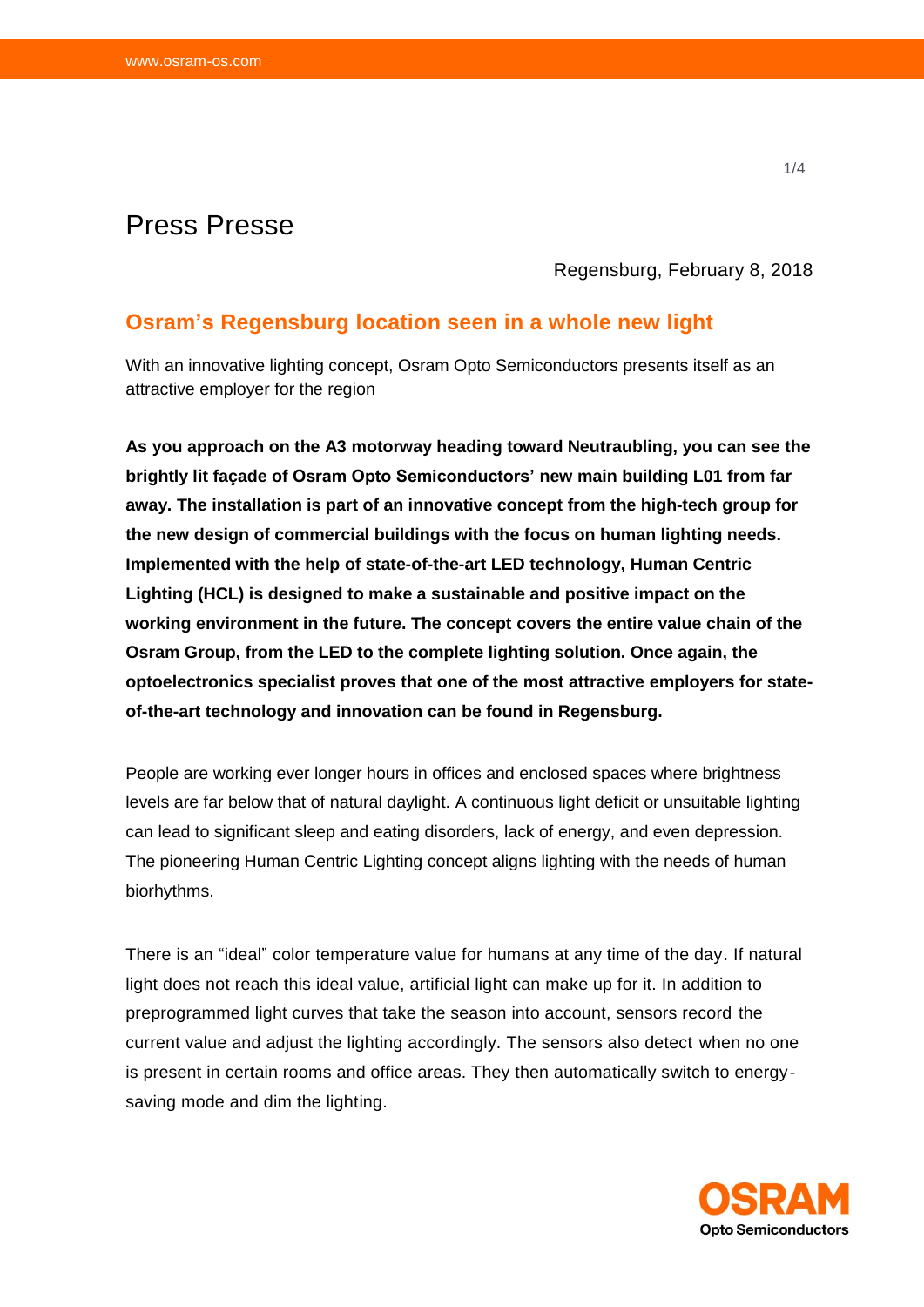Highlights of the outdoor lighting include the linear lighting on the building contours as well as flexible elements, such as the indirect lighting of the windows and the "sky garden" employee cafeteria in the corporate color of orange at the onset of dusk.

"Our employees are the key to our success", stresses Gerhard Maihoefner, head of the Regensburg location of Osram Opto Semiconductors. "As a world leader in LEDs and optoelectronics, it makes sense to utilize our light-based innovations to contribute to a positive working environment."

#### **Global Innovation "Made in Regensburg"**

With this reference project of an office building completely equipped with HCL, Osram once again proves its trailblazing ability to actively shape potential future markets. In the future, the Human Centric Lighting concept could contribute to the sustainable improvement of the well-being and efficiency of millions of office workers around the globe.

#### **Press contact:**

Simon Thaler Phone +49 941 850 1693 Email: [simon.thaler@osram-os.com](mailto:simon.thaler@osram-os.com)

#### **Technical information:**

Phone +49 941 850 1700 Fax +49 941 850 3305 Email: [support@osram-os.com](mailto:support@osram-os.com) Sales contacts: [www.osram-os.com/sales-contacts](http://www.osram-os.com/sales-contacts)

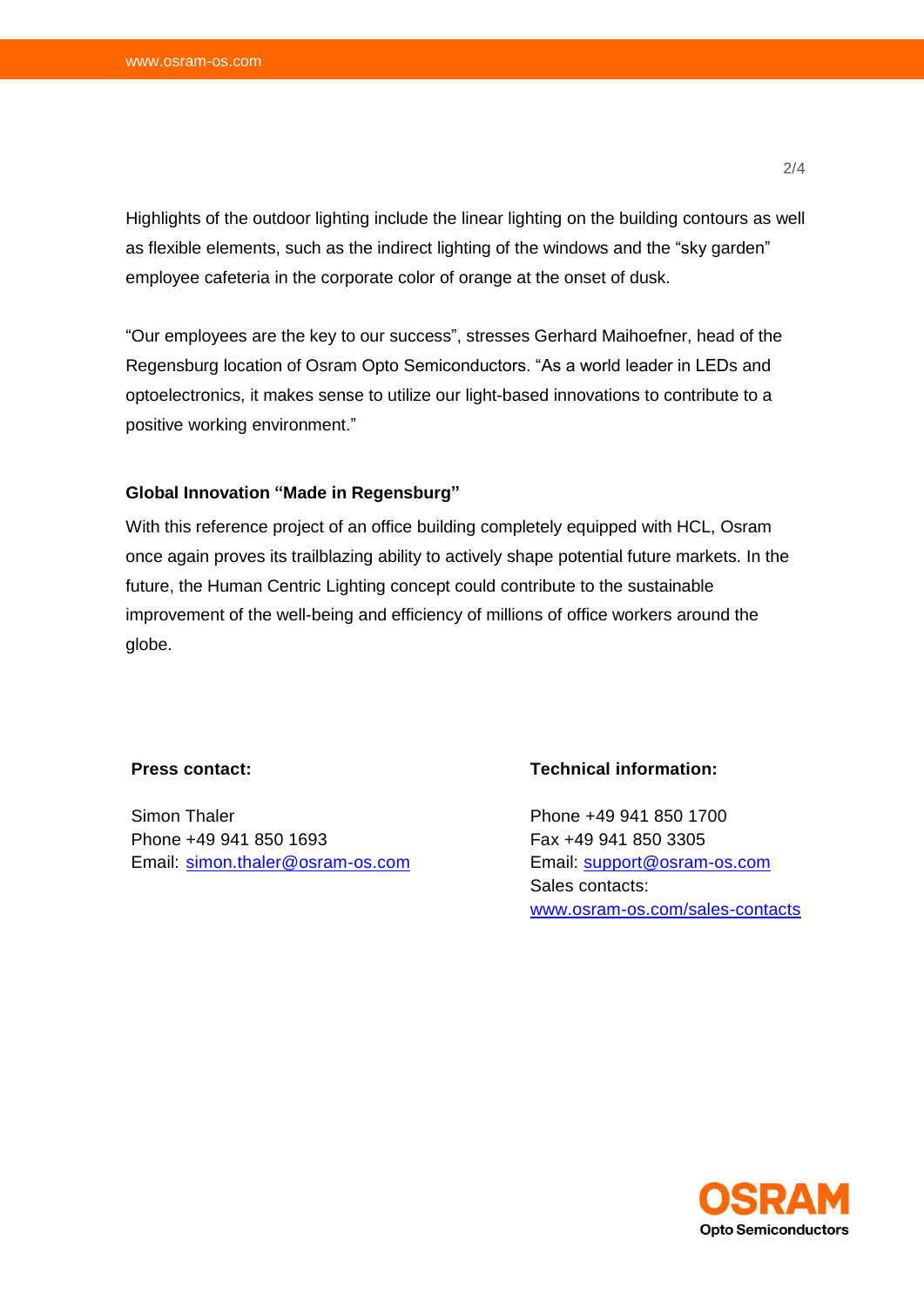

The pioneering Human Centric Lighting concept aligns lighting with the needs of human biorhythms and improves working conditions. Image source: Osram



3/4